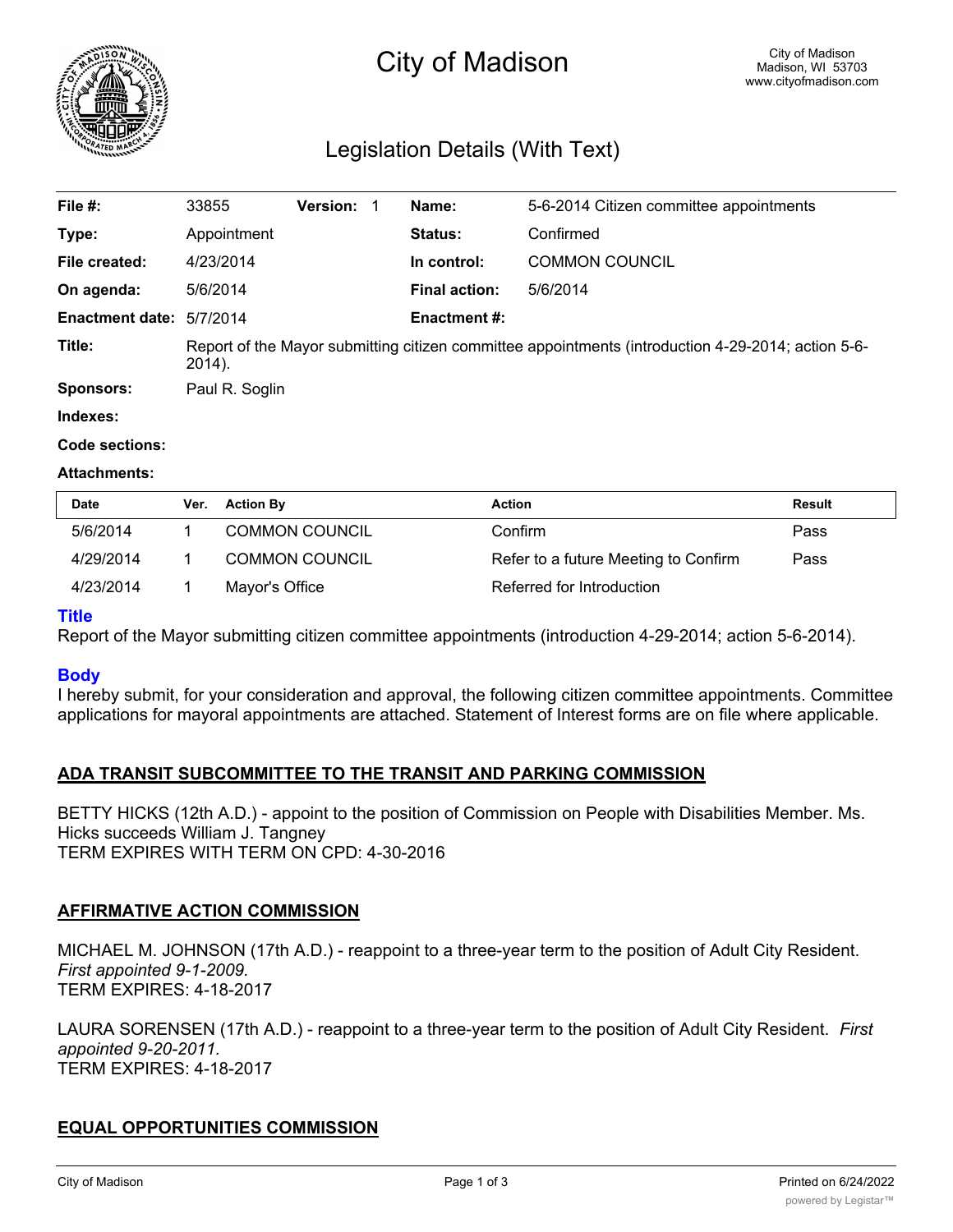PATRICIA WILLIAMS (20th A.D.) - appoint to a three-year term to the position of Adult City Resident. Ms. Williams is an independent contractor with Williams Career Placement. In 2006, she was appointed by Governor Doyle to serve on the Governor's Committee for People with Disabilities. She succeeds Narendra K. Sinha.

TERM EXPIRES: 4-18-2017

CORINDA RAINEY-MOORE (17th A.D.) - appoint to the remainder of a three-year term to the position of Adult City Resident. Ms. Rainey-Moore is a clinical team manager with Journey Mental Health Center, Fordem Connections, Blacksmith House and Cornerstone CSP. She is a member of the Madison Black Network of Professionals. Ms. Rainey-Moore succeeds Benjamin M. Nerad. TERM EXPIRES: 4-19-2016

# **GARVER FEED MILL CRITERIA AND SELECTION COMMITTEE**

(FOR INFORMATION ONLY)

Per MGO 8.075(3)(d), the following alders and citizens are appointed to the Garver Feed Mill Criteria and Selection Committee.

ALD. MARSHA RUMMEL, District 6 - alder of the district.

ALD. DAVID AHRENS - District 15

ALD. JOE CLAUSIUS - District 17

ALNISA T. ALLGOOD - neighborhood resident. Ms. Allgood is the Founder/Executive Director of Nonprofit Tech.

SUSAN THERING - neighborhood resident. Ms. Thering is the Founder/Principal of Evaluation Research Consulting and the Founder/Executive Director of Design Coalition Institute.

DAVID WALLNER - citizen member. Mr. Wallner is active with many organizations and currently serves on the Madison Public Library Board and serves as the President of the Board of Park Commissioners.

# **MADISON'S CENTRAL BUSINESS IMPROVEMENT DISTRICT (BID) BOARD**

*Note: Per the Business Improvement District [BID] Operating Plan as approved by the Common Council, "Wisconsin Statutes section 66.1109(3 (a) requires that the Board be composed of at least five members and that a majority of the Board members shall either own or occupy real property in the District. If the actual property or business owner is an entity, that entity shall designate a representative to act on its behalf."*

\*JOHN B. HUTCHINSON, Sun Prairie, 53590 - appoint to the remainder of a three-year term to the position of Greater State Street Business Association Member. Mr. Hutchinson currently holds the position of State Street Area - Property/Business Owner and has served since 1-16-2007. He succeeds Hawk Sullivan. TERM EXPIRES: 1-18-2015

*Rationale: Mr. Hutchinson is the president of Fontana Sports, located at 215 N. Henry St. He also owns two properties within the District (215 N. Henry St. and 307 W. Johnson St.), is a long-time respected State Street business owner (since 1972), has served as the President of the Greater State Street Business Association and is active in Dane County Buy Local. He brings a wealth of knowledge and experience as a downtown business and property owner, and has well-served this committee since first being appointed in 2007.*